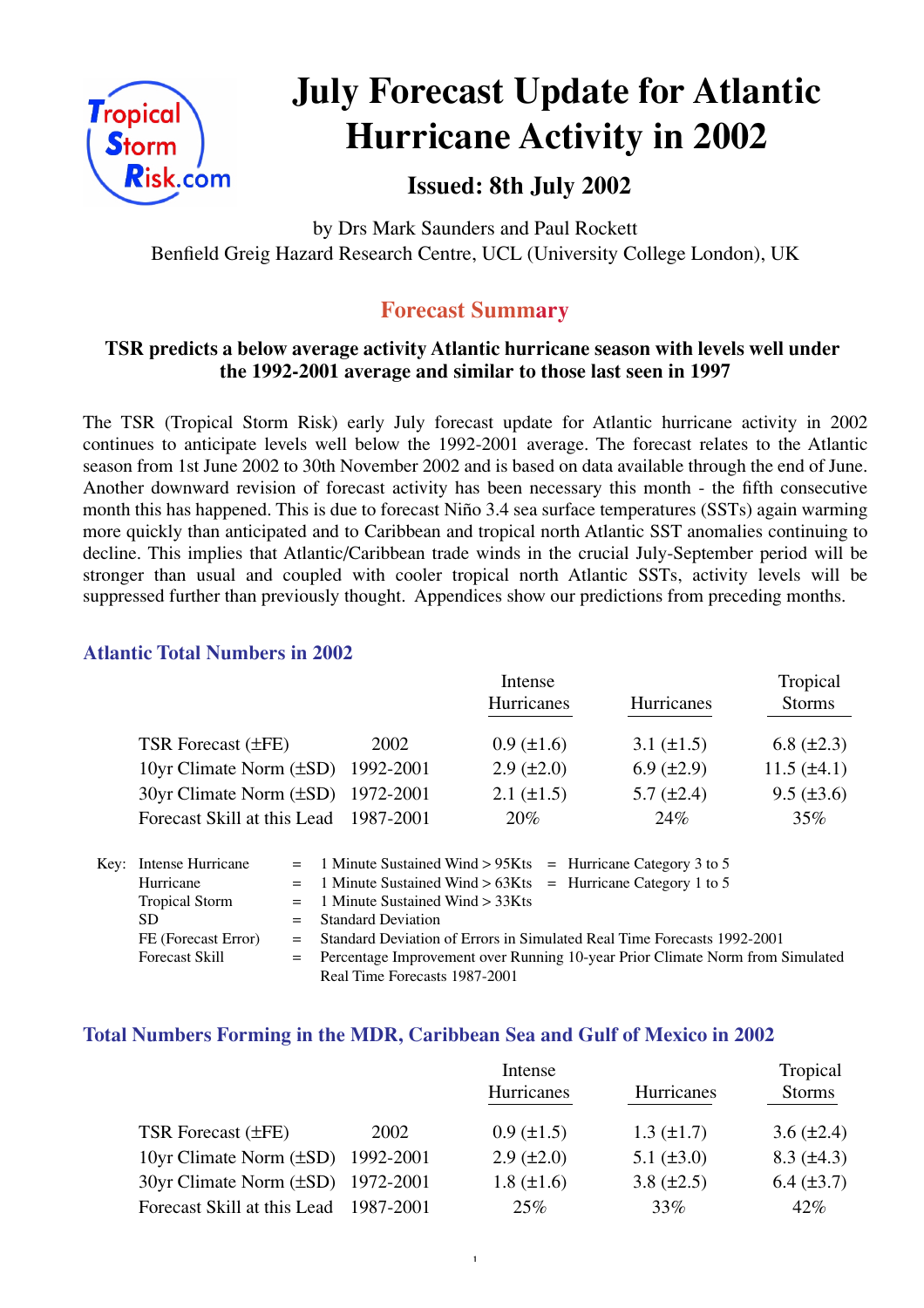The Atlantic hurricane Main Development Region (MDR) is the region 10°N - 20°N, 20°W - 60°W between the Cape Verde Islands and the Caribbean. A storm is defined as having formed within this region if it reached at least tropical depression status while in the area.

#### **USA Landfalling Numbers in 2002**

|                                        |      | Hurricanes      | Tropical<br><b>Storms</b> |  |
|----------------------------------------|------|-----------------|---------------------------|--|
| <b>TSR</b> Forecast ( $\pm$ FE)        | 2002 | $0.7 (\pm 0.9)$ | $1.6 (\pm 1.2)$           |  |
| 10yr Climate Norm $(\pm SD)$ 1992-2001 |      | $1.2 (\pm 1.2)$ | 3.3 $(\pm 1.8)$           |  |
| 30yr Climate Norm (±SD) 1972-2001      |      | $1.2 (\pm 1.3)$ | $2.6 \ (\pm 1.8)$         |  |
| Forecast Skill at this Lead 1987-2001  |      | 18%             | 35%                       |  |

|              | Key: Landfall Strike Category = Maximum 1 Minute Sustained Wind of Storm Coming Within 30km of Land |
|--------------|-----------------------------------------------------------------------------------------------------|
| USA Mainland | $=$ Brownsville (Texas) to Maine                                                                    |

USA landfalling intense hurricanes are not forecast since we have no skill at any lead.

#### **Caribbean Lesser Antilles Landfalling Numbers in 2002**

|                                        |      | Intense<br>Hurricanes | Hurricanes      | Tropical<br><b>Storms</b> |
|----------------------------------------|------|-----------------------|-----------------|---------------------------|
| TSR Forecast $(\pm FE)$                | 2002 | $0.2 \ (\pm 0.4)$     | $0.3 (\pm 0.6)$ | $0.7 (\pm 0.8)$           |
| 10yr Climate Norm $(\pm SD)$ 1992-2001 |      | $0.3 \ (\pm 0.5)$     | $0.7 (\pm 0.8)$ | $1.5 \ (\pm 0.9)$         |
| 30yr Climate Norm (±SD) 1972-2001      |      | $0.2 (\pm 0.4)$       | $0.4 (\pm 0.6)$ | $1.1 (\pm 1.0)$           |
| Forecast Skill at this Lead 1987-2001  |      | 17%                   | 19%             | 20%                       |

Key: Landfall Strike Category = Maximum 1 Minute Sustained Wind of Storm Coming Within 30km of Land Lesser Antilles  $=$  Island Arc from Anguilla to Trinidad Inclusive

#### **Key Predictors for 2002**

The key factors behind our forecast for a significantly below average hurricane season in 2002 are the anticipated stronger than normal July-September forecast 925mb U(east/west)-winds over the Caribbean Sea and tropical north Atlantic region (7.5°N-17.5°N, 30°W-100°W), and the cooler than average August-September forecast SST anomalies for the Atlantic MDR. Against a 1972-2001 climatology, the current forecast anomalies for these two predictors are  $-0.86\pm0.50$  ms<sup>-1</sup> (compared to  $-0.70\pm0.49$  ms<sup>-1</sup> last month) and  $-0.21\pm0.14$  °C (down from  $-0.15\pm0.18$  °C last month).

#### **Further Information**

Further information on the TSR forecast methodology, the TSR simulated real-time forecast skill 1987- 2001 as a function of lead time, and on TSR in general, may be obtained from the 'Extended Range Forecast for Atlantic Hurricane Activity in 2002' document issued on the 3rd December 2001. Our next monthly forecast update for the 2002 Atlantic hurricane season will be issued on the 6th August 2002.



 $\overline{2}$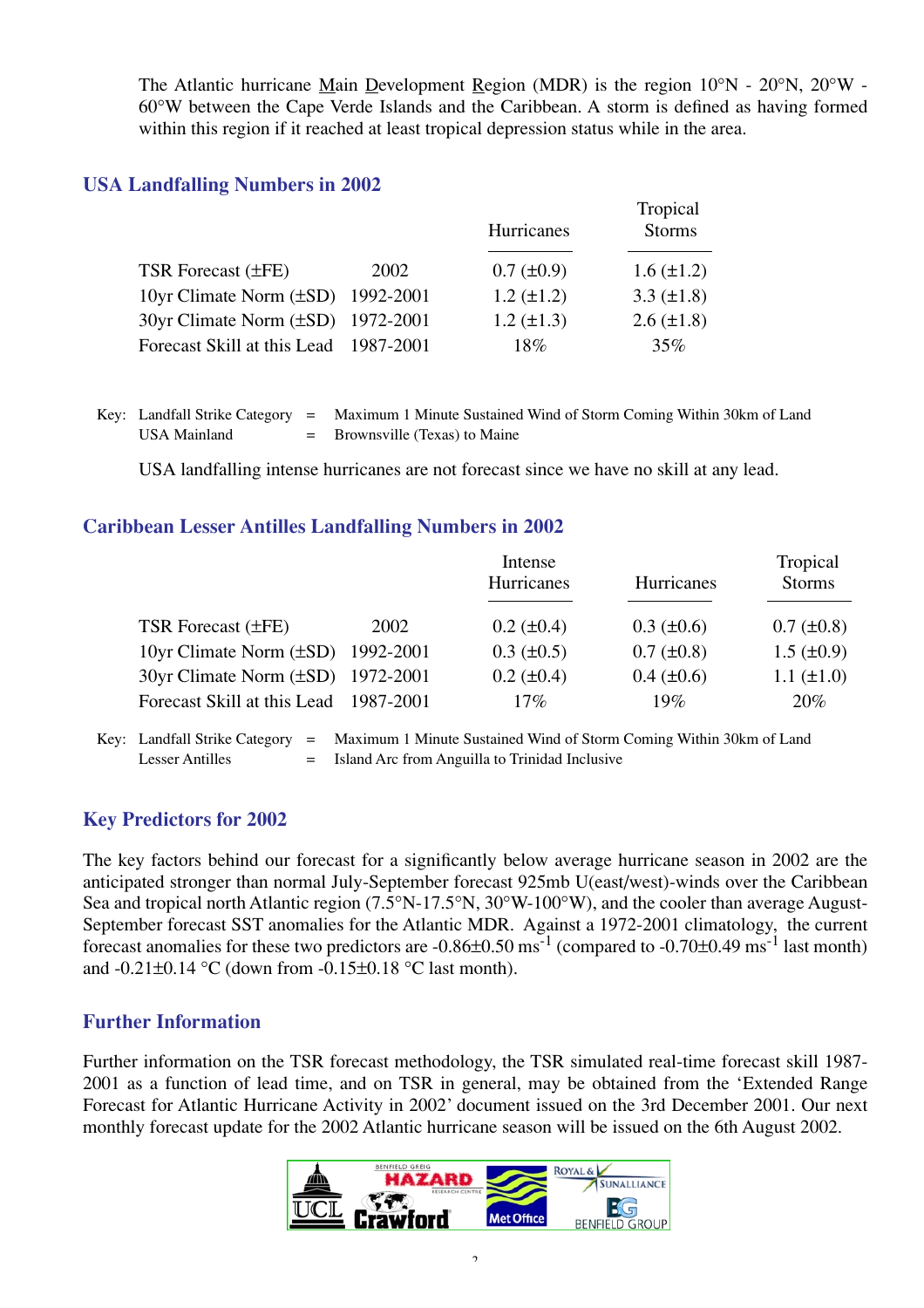# **Appendix - Predictions from Previous Months**

## **1. Atlantic Total Numbers**

| <b>Atlantic Total Numbers 2002</b>    |             |                                    |                   |                       |  |  |
|---------------------------------------|-------------|------------------------------------|-------------------|-----------------------|--|--|
|                                       |             | Named<br>Tropical<br><b>Storms</b> | Hurricanes        | Intense<br>Hurricanes |  |  |
| Average Number $(\pm SD)$ (1992-2001) |             | $11.5 (\pm 4.1)$                   | 6.9 $(\pm 2.9)$   | $2.9 \ (\pm 2.0)$     |  |  |
| Average Number $(\pm SD)$ (1972-2001) |             | $9.5 \ (\pm 3.6)$                  | 5.7 $(\pm 2.4)$   | $2.1 (\pm 1.5)$       |  |  |
|                                       | 8 July 2002 | 6.8 $(\pm 2.3)$                    | 3.1 $(\pm 1.5)$   | $0.9 (\pm 1.6)$       |  |  |
|                                       | 7 June 2002 | 7.5 $(\pm 2.1)$                    | 3.6 $(\pm 1.6)$   | $1.1 (\pm 1.4)$       |  |  |
|                                       | 7 May 2002  | $8.9 \ (\pm 2.7)$                  | 4.6 $(\pm 1.9)$   | $1.6 \, (\pm 1.5)$    |  |  |
| TSR Forecasts (±FE)                   | 5 Apr 2002  | $11.2 (\pm 3.1)$                   | 6.3 $(\pm 2.3)$   | $2.4 (\pm 1.9)$       |  |  |
|                                       | 6 Mar 2002  | $12.5 (\pm 3.6)$                   | 7.2 $(\pm 2.5)$   | $2.8 (\pm 1.9)$       |  |  |
|                                       | 6 Feb 2002  | $13.6 (\pm 3.5)$                   | $8.0 (\pm 2.5)$   | $3.2 (\pm 1.8)$       |  |  |
|                                       | 10 Jan 2002 | 13.1 $(\pm 3.6)$                   | $7.7 (\pm 2.6)$   | $3.0 (\pm 1.8)$       |  |  |
|                                       | 3 Dec 2001  | $13.0 (\pm 3.6)$                   | $7.5 \ (\pm 2.5)$ | $3.0 (\pm 1.6)$       |  |  |
| <b>Gray Forecasts</b>                 | 31 May 2002 | 11                                 | 6                 | 2                     |  |  |
|                                       | 5 Apr 2002  | 12                                 | 7                 | 3                     |  |  |
|                                       | 7 Dec 2001  | 13                                 | 8                 | 4                     |  |  |

### **2. MDR, Caribbean Sea and Gulf of Mexico Total Numbers**

| <b>MDR, Caribbean and Gulf of Mexico Total Numbers 2002</b> |             |                                    |                   |                              |  |
|-------------------------------------------------------------|-------------|------------------------------------|-------------------|------------------------------|--|
|                                                             |             | Named<br>Tropical<br><b>Storms</b> | <b>Hurricanes</b> | Intense<br><b>Hurricanes</b> |  |
| Average Number $(\pm SD)$ (1992-2001)                       |             | $8.3 \ (\pm 4.3)$                  | 5.1 $(\pm 3.0)$   | $2.9 \ (\pm 2.0)$            |  |
| Average Number (±SD) (1972-2001)                            |             | $6.4 \ (\pm 3.7)$                  | 3.8 $(\pm 2.5)$   | $1.8 (\pm 1.6)$              |  |
|                                                             | 8 July 2002 | $3.6 (\pm 2.4)$                    | $1.3 \ (\pm 1.7)$ | $0.9 \ (\pm 1.5)$            |  |
|                                                             | 7 June 2002 | 4.3 $(\pm 2.3)$                    | $1.8 (\pm 1.5)$   | $1.1 (\pm 1.4)$              |  |
|                                                             | 7 May 2002  | $5.7 (\pm 2.6)$                    | $2.8 (\pm 1.8)$   | $1.6 (\pm 1.5)$              |  |
| <b>TSR Forecasts (±FE)</b>                                  | 5 Apr 2002  | $8.0 (\pm 3.2)$                    | 4.5 $(\pm 2.3)$   | $2.4 (\pm 1.8)$              |  |
|                                                             | 6 Mar 2002  | $9.3 \ (\pm 3.7)$                  | 5.4 $(\pm 2.5)$   | $2.8 (\pm 1.8)$              |  |
|                                                             | 6 Feb 2002  | $10.4 (\pm 3.6)$                   | $6.2 (\pm 2.4)$   | $3.2 \ (\pm 1.7)$            |  |
|                                                             | 10 Jan 2002 | $9.9 \ (\pm 3.8)$                  | 5.9 $(\pm 2.6)$   | $3.0 (\pm 1.8)$              |  |
|                                                             | 3 Dec 2001  | $9.8 (\pm 4.1)$                    | 5.8 $(\pm 2.7)$   | $3.0 (\pm 1.7)$              |  |